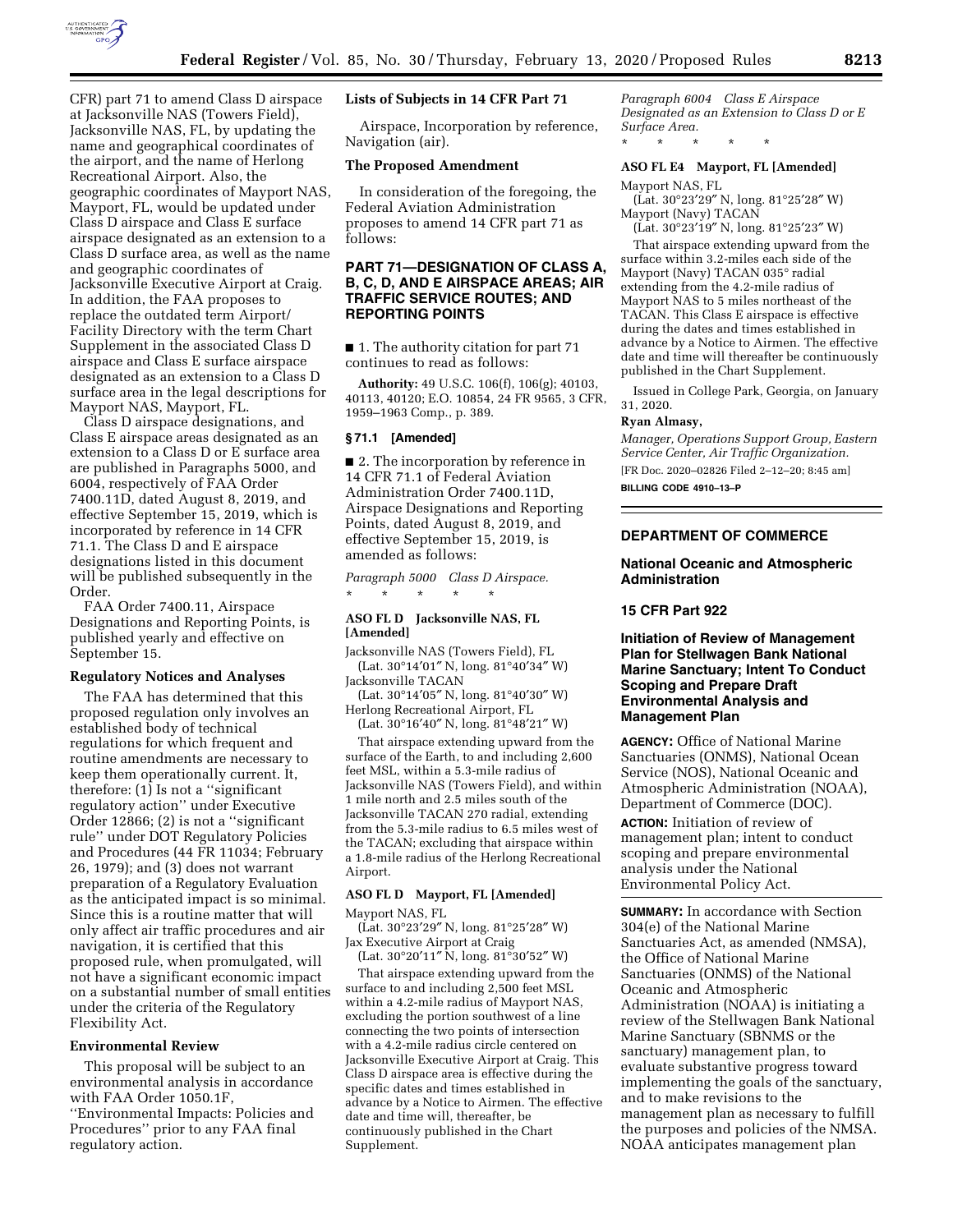changes will require preparation of an environmental analysis under the National Environmental Policy Act (NEPA). NOAA will conduct public scoping meetings to gather information and other comments from individuals, organizations, tribes and government agencies on the scope, types, and significance of issues related to the SBNMS management plan and the proper scope of environmental analysis for the management plan review. The scoping meetings are scheduled as detailed in the **DATES** section.

**DATES:** Written comments should be received on or before April 10, 2020. Public scoping meetings will be held on:

(1) *Date:* Wednesday, March 11, 2020, *Location:* New England Aquarium, 1 Central Wharf, Boston, MA, 02110, *Time:* 6:30–8 p.m.

(2) *Date:* Thursday, March 12, 2020, *Location:* Maritime Gloucester, 23 Harbor Loop, Gloucester, MA, 01930, *Time:* 6:30–8 p.m.

(3) *Date:* Wednesday, March 18, 2020, *Location:* Massachusetts Maritime Academy, 101 Academy Drive, Buzzards Bay, MA, 02532, *Time:* 6:30– 8 p.m.

**ADDRESSES:** You may submit comments on this document, identified by NOAA– NOS–2020–0003, by any of the following methods:

• *Electronic Submission:* Submit all electronic public comments via the Federal e-Rulemaking Portal. Go to *[www.regulations.gov/](http://www.regulations.gov/#!docketDetail;D=NOAA-NOS-2020-0003) [#!docketDetail;D=NOAA-NOS-2020-](http://www.regulations.gov/#!docketDetail;D=NOAA-NOS-2020-0003)  [0003,](http://www.regulations.gov/#!docketDetail;D=NOAA-NOS-2020-0003)* click the ''Comment Now!'' icon, complete the required fields, and enter or attach your comments.

• *Mail:* Stellwagen Bank NMS, 175 Edward Foster Road, Scituate, MA, 02066, Attn: Management Plan Revision.

*Instructions:* Comments sent by any other method, to any other address or individual, or received after the end of the comment period, may not be considered by NOAA. All comments received are a part of the public record and will generally be posted for public viewing on *[www.regulations.gov](http://www.regulations.gov)*  without change. All personally identifying information (*e.g.,* name, address, etc.), confidential business information, or otherwise sensitive information submitted voluntarily by the sender will be publicly accessible. NOAA will accept anonymous comments (enter ''N/A'' in the required fields if you wish to remain anonymous).

**FOR FURTHER INFORMATION CONTACT:** Ben Haskell, 781–545–8026, *[sbnmsmanagementplan@noaa.gov.](mailto:sbnmsmanagementplan@noaa.gov)*  **SUPPLEMENTARY INFORMATION:** 

# **Background**

SBNMS was designated in October 1992. It spans 842-square-miles (638 square-nautical-mile) at the mouth of Massachusetts Bay. The sanctuary boundary is somewhat rectangular, stretching from three miles southeast of Cape Ann to three miles north of Cape Cod. The sanctuary is about 25 miles east of Boston, and lies totally within federal waters. It encompasses all of Stellwagen and Tillies Banks, and the southern portion of Jeffreys Ledge. SBNMS is administered by NOAA, within the U.S. Department of Commerce, and was designated to conserve, protect, and enhance the biodiversity, ecological integrity, and cultural legacy of marine resources for current and future generations. Sanctuary programs in education, conservation, science, and stewardship help protect SBNMS and its nationallysignificant resources, while promoting public use and enjoyment through compatible human activities.

The current SBNMS management plan was published in 2010, and is available on the internet here: *[https://](https://stellwagen.noaa.gov/management/fmp/fmp2010.html) [stellwagen.noaa.gov/management/fmp/](https://stellwagen.noaa.gov/management/fmp/fmp2010.html)  [fmp2010.html.](https://stellwagen.noaa.gov/management/fmp/fmp2010.html)* 

In 2016, NOAA completed an internal assessment of progress toward implementation of the 2010 management plan. The assessment found that 66% (69 of 104 activities) of the management plan's activities had been fully or partially completed or were still being implemented as ongoing functions, while 35% (36 of 104 activities) were not yet started or had been placed on hold. Results of the 2016 internal assessment were discussed at a public meeting of the sanctuary advisory council in October, 2016.

Reviewing the SBNMS management plan may result in proposed changes to existing programs and policies to address contemporary issues and challenges, and to better protect and manage the sanctuary's resources and qualities. The review process is composed of four major stages: (1) Information collection and characterization; (2) preparation and release of a draft management plan and environmental document under NEPA, and any proposed amendments to the regulations; (3) public review and comment; and (4) preparation and release of a final management plan and environmental document, and any final amendments to the regulations, if applicable. NOAA will also address other statutory and regulatory requirements that may be required pursuant to the Endangered Species Act (ESA), Marine Mammal Protection Act,

Essential Fish Habitat (EFH) provisions of the Magnuson-Stevens Fishery Conservation and Management Act (Magnuson-Stevens Act), Coastal Zone Management Act (CZMA), National Historic Preservation Act (NHPA), and tribal consultation responsibilities under Executive Order 13175.

#### **Condition Report**

To inform the SBNMS management plan review, NOAA has updated the Stellwagen Bank National Marine Sanctuary Condition Report, which was first published in 2007. The 2007 report provided a summary of resources in SBNMS, pressures on those resources, current conditions and recent trends within the sanctuary, and management responses to mitigate negative impacts. The 2020 Condition Report has updated current conditions and recent changes for water quality, habitat, living resources and maritime archaeological resources in the sanctuary. The report is available to the general public on the internet at: *[http://sanctuaries.noaa.gov/](http://sanctuaries.noaa.gov/science/condition/welcome.html) [science/condition/welcome.html](http://sanctuaries.noaa.gov/science/condition/welcome.html)*.

# **Preliminary Priority Topics**

NOAA has prepared a preliminary list of priority topics to consider during the SBNMS management plan review process. NOAA is interested in public comment on these topics, as well as any other issues of interest that are relevant to the SBNMS management plan review (including additional topics raised through public comment, and tribal and interagency consultation).

#### *Climate Change*

Climate change is widely acknowledged, yet there is considerable uncertainty about current and future consequences at local, ecosystem and oceanic scales. Increased coordination and cooperation among science and resource management agencies are required to improve planning, monitoring and adaptive management to address this phenomenon as it pertains to the protection of SBNMS resources. NOAA is interested in ideas about how to best incorporate management efforts seeking to mitigate the effects of climate change into the SBNMS management plan.

### *Water Quality Monitoring*

Water quality is key to ensuring protection for all sanctuary resources. Relatively little is known about the types, sources, or levels of emerging contaminants and marine debris (including lost fishing gear) within the sanctuary. NOAA believes more focused attention on specific water quality issues is needed, to understand both